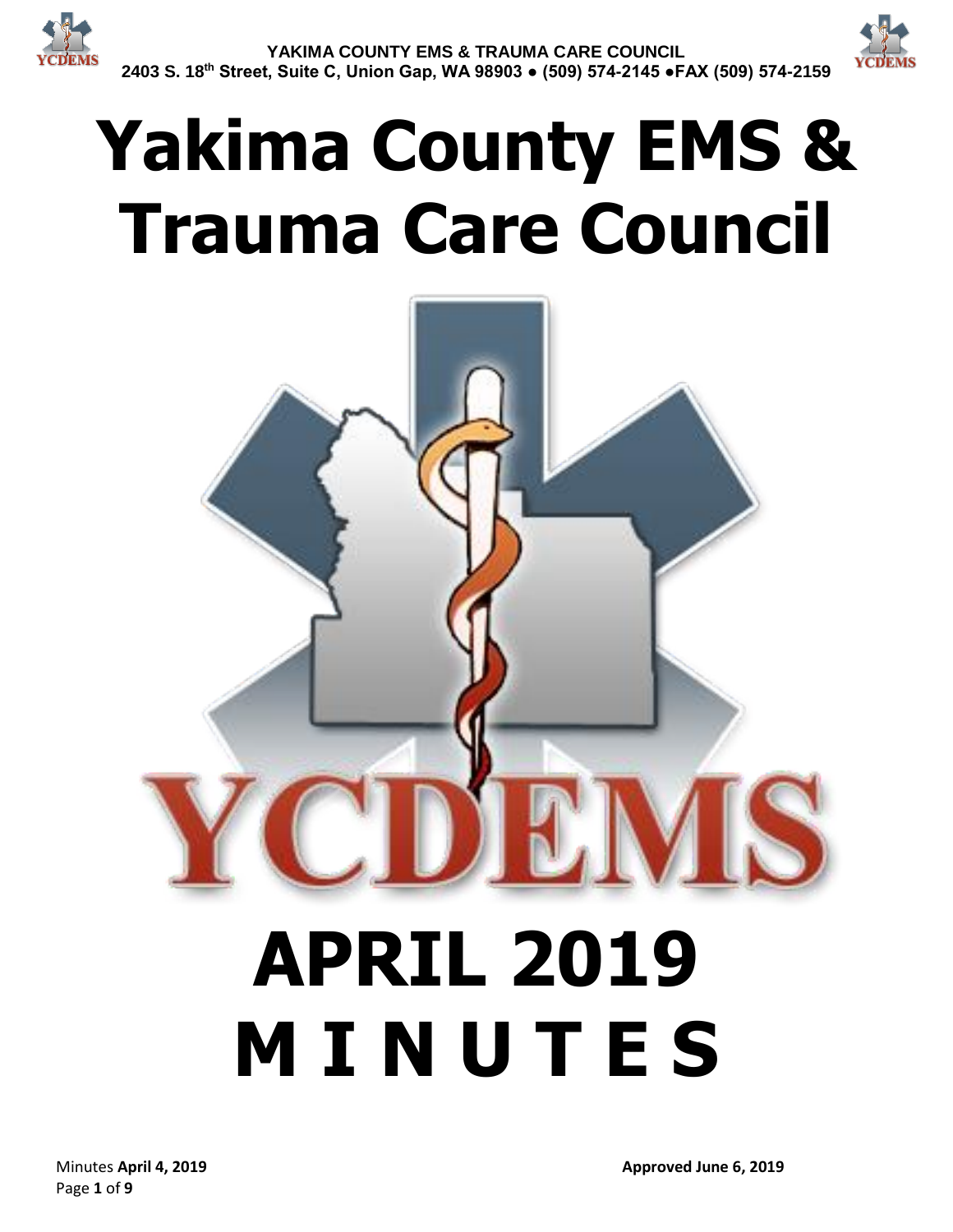



#### **Yakima County EMS & Trauma Care Council Attendance Record for January– December 2019**

|                                                                      |                                     |                                                 | Feb               |                           | <b>April</b> |   | June |   | Aug | <b>Oct</b> |   |   | <b>Dec</b> |
|----------------------------------------------------------------------|-------------------------------------|-------------------------------------------------|-------------------|---------------------------|--------------|---|------|---|-----|------------|---|---|------------|
| <b>Agency/Department</b>                                             | Representative                      | <b>Alternate</b>                                | R                 | A                         | R            | A | R    | A | R   | R          | A | R | A          |
| Consumer                                                             | Loren Belton,<br>YVCOG.             | Open                                            |                   |                           |              |   |      |   |     |            |   |   |            |
| <b>Medical Control</b>                                               | Ben Maltz MPD                       | Designee                                        |                   |                           |              |   |      |   |     |            |   |   |            |
| Elected Official (Fire<br>Commissioner/Mayor/City<br>Council Member) | Kay Funk, City of<br>Yakima Council | Ken Eakin, Fire<br>Commissioner,<br><b>WVFD</b> |                   |                           |              |   |      |   |     |            |   |   |            |
| Law Enforcement                                                      | <b>Open</b>                         | Open                                            |                   |                           |              |   |      |   |     |            |   |   |            |
| Yakima County Training<br>Officer's Association                      | Jim Johnston, West<br>Vallev FD     | Open                                            |                   |                           |              |   |      |   |     |            |   |   |            |
| Yakima County 9-1-1                                                  | Brad Coughenour,<br>SunCom 911      | Stacey Garcia,<br>SunCom 911                    | X                 |                           | Χ            |   |      |   |     |            |   |   |            |
| Yakima County Department<br>of Emergency Medical                     | Tony Miller, ES<br><b>Director</b>  | Wendy Moudy,<br><b>EMS Ops</b><br>Manager       | Χ                 | $\boldsymbol{\mathsf{X}}$ | X            |   |      |   |     |            |   |   |            |
| <b>Services</b>                                                      | Diane Koch,<br>Secretary            | None                                            | $\checkmark$<br>⋏ |                           | Χ            |   |      |   |     |            |   |   |            |

## **UPPER VALLEY REPRESENTATIVES**

|                                                                            | <b>Alternate</b><br><b>Representative</b>   |                                                                 |        | Feb |   | April        |   | June |   | Aua | Oct |  | <b>Dec</b> |   |
|----------------------------------------------------------------------------|---------------------------------------------|-----------------------------------------------------------------|--------|-----|---|--------------|---|------|---|-----|-----|--|------------|---|
| <b>Agency/Department</b>                                                   |                                             |                                                                 | R<br>A |     | R | А            | R | A    | R | А   | R   |  | R          | А |
| <b>Fire Service</b>                                                        | Gary Hanna, Selah<br>FD                     | Ken Frazier,<br>Gleed FD                                        | Χ      | x   | X | $\mathsf{x}$ |   |      |   |     |     |  |            |   |
| Hospital (Nursing<br>Administration)                                       | Tammy Pettis,<br>Virginia Mason<br>Memorial | Laurie Robinson,<br>Astria Regional<br>Medical Center,<br>Chair |        | x   | X | X            |   |      |   |     |     |  |            |   |
| Ambulance Service<br>(alternate each year<br>between ambulance<br>services | Dave Lynde, AMR,<br>Past-Chair              | Brian Ireton, ALS                                               | x      | X   | X | X            |   |      |   |     |     |  |            |   |

## **LOWER VALLEY REPRESENTATIVES**

|                                      |                                   | <b>Alternate</b>                     |    |              | Feb          |              | <b>April</b> |   | June |   | Aua |  | Oct |  | <b>Dec</b> |  |
|--------------------------------------|-----------------------------------|--------------------------------------|----|--------------|--------------|--------------|--------------|---|------|---|-----|--|-----|--|------------|--|
| <b>Agency/Department</b>             | Representative                    |                                      | R. |              | R            | A            | R            | A | R    | A | R   |  | R   |  |            |  |
| <b>Fire Service</b>                  | Tim Smith,<br>Toppenish FD        | Joel Byam, FD<br>#5, Chair-Elect     |    | $\checkmark$ | v            | $\checkmark$ |              |   |      |   |     |  |     |  |            |  |
| Hospital (Nursing<br>Administration) | Open Astria<br>Toppenish Hospital | Open Astria<br>Sunnyside<br>Hospital |    |              |              |              |              |   |      |   |     |  |     |  |            |  |
| Ambulance Service                    | Wayne Guckert,<br>WSA             | Ken Anderson,<br><b>SSFD</b>         | Χ  |              | $\checkmark$ | Χ            |              |   |      |   |     |  |     |  |            |  |

#### **EX-OFFICIO MEMBERS**

| <b>Agency/Department</b>                                     | <b>Representative</b> | ≂еb | Apri | June | Aug | $\mathbf{A}$<br>vu | Dec |
|--------------------------------------------------------------|-----------------------|-----|------|------|-----|--------------------|-----|
| Central Region EMS & T'<br>South<br>Care Council<br>Frauma ( | Wiltaen<br>Zita       |     |      |      |     |                    |     |

#### **It is the responsibility of the representative to contact his/her alternate when he/she is unable to attend the meeting.**

By-Law, Article III

1.1 Each seat will select one representative and one alternate to the Board of Directors. Each seat will be permitted one representative with one vote. Alternates vote in the absence of the regular representative. All members of the Board of Directors shall be selected prior to the annual meeting for the coming year.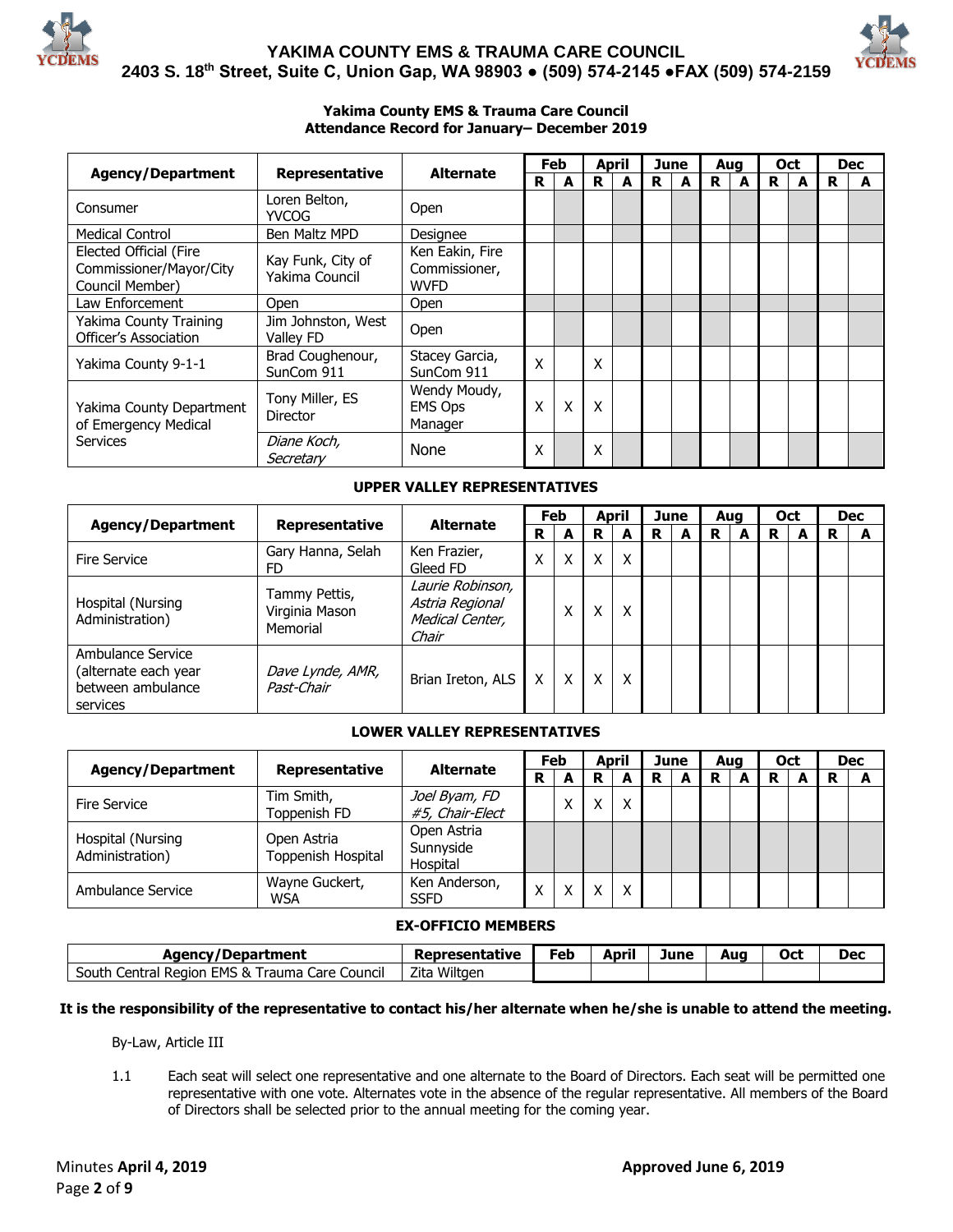



- **1. Roll call** with 13 present. Eight representatives and 5 alternates. No alternates were voting at this meeting.
- **2. Guests**: Suzy Beck, Airlift Northwest, Chief Mark Emery and Ryan Evers, East Valley Fire Department, Alex DeGroat, US Army Air Ambulance Detachment, and Chief Aaron Markham, Yakima Fire Department.

# **3. Approval and correction of minutes**.

Tammy Pettis moved to approve the minutes from February 7, 2019, as sent. Tony Miller seconded. Motion passed.

- **4. Correspondence** Laurie Robinson None.
- **5. Committee Reports**

## **Medical Control: Ben Maltz, MD – Tony Miller Reporting**

Tony Miller – the revised protocols were sent to State. We are now waiting for the State to approve the revisions.

# **Regional Council: Dave Lynde**

- A. Rulemaking The DOH is still holding stakeholder meetings to amend section of WAC 246- 976. The next meeting is **April 11th, 9:30 am – 11:30 am in Tumwater.**
- B. Education Update
	- Voucher applications for initial EMT certification examination for NREMT initial exam are still available. Contact Dawn Felt at the State DOH [Dawn.felt@doh.wa.gov](mailto:Dawn.felt@doh.wa.gov) , if you are interested. Information is also available online: [https://www.doh.wa.gov/ForPublicHealthandHealthcareProviders/EmergencyMedicalService](https://www.doh.wa.gov/ForPublicHealthandHealthcareProviders/EmergencyMedicalServicesEMSSystems/EMSProviderEducation/NationalRegistryInformation/VoucherProgramFAQs) [sEMSSystems/EMSProviderEducation/NationalRegistryInformation/VoucherProgramFAQs](https://www.doh.wa.gov/ForPublicHealthandHealthcareProviders/EmergencyMedicalServicesEMSSystems/EMSProviderEducation/NationalRegistryInformation/VoucherProgramFAQs)
	- Due to changes with NREMT recertification requirements the DOH updated the refresher course schedules. The EMR, EMT, AEMT, and Paramedic refresher schedules are posted on the DOH website. There is not change to the Washington State EMS recertification process.
	- The skill sheets for EMR/EMT/AEMT courses have been updated to NREMT standards and are now available on State website, under EMS Provider Education, Course Schedules: [https://www.doh.wa.gov/ForPublicHealthandHealthcareProviders/EmergencyMedicalService](https://www.doh.wa.gov/ForPublicHealthandHealthcareProviders/EmergencyMedicalServicesEMSSystems/EMSProviderEducation/EMSTrainingApplicationsAndDocuments) [sEMSSystems/EMSProviderEducation/EMSTrainingApplicationsAndDocuments](https://www.doh.wa.gov/ForPublicHealthandHealthcareProviders/EmergencyMedicalServicesEMSSystems/EMSProviderEducation/EMSTrainingApplicationsAndDocuments)
- C. Rural EMS Assessment Project

The DOH and Rural Health Systems received a grant to support a project to conduct a statewide assessment of EMS with a focus on rural communities. The first step was to send out an assessment tool in the form of a survey for EMS supervisors to complete.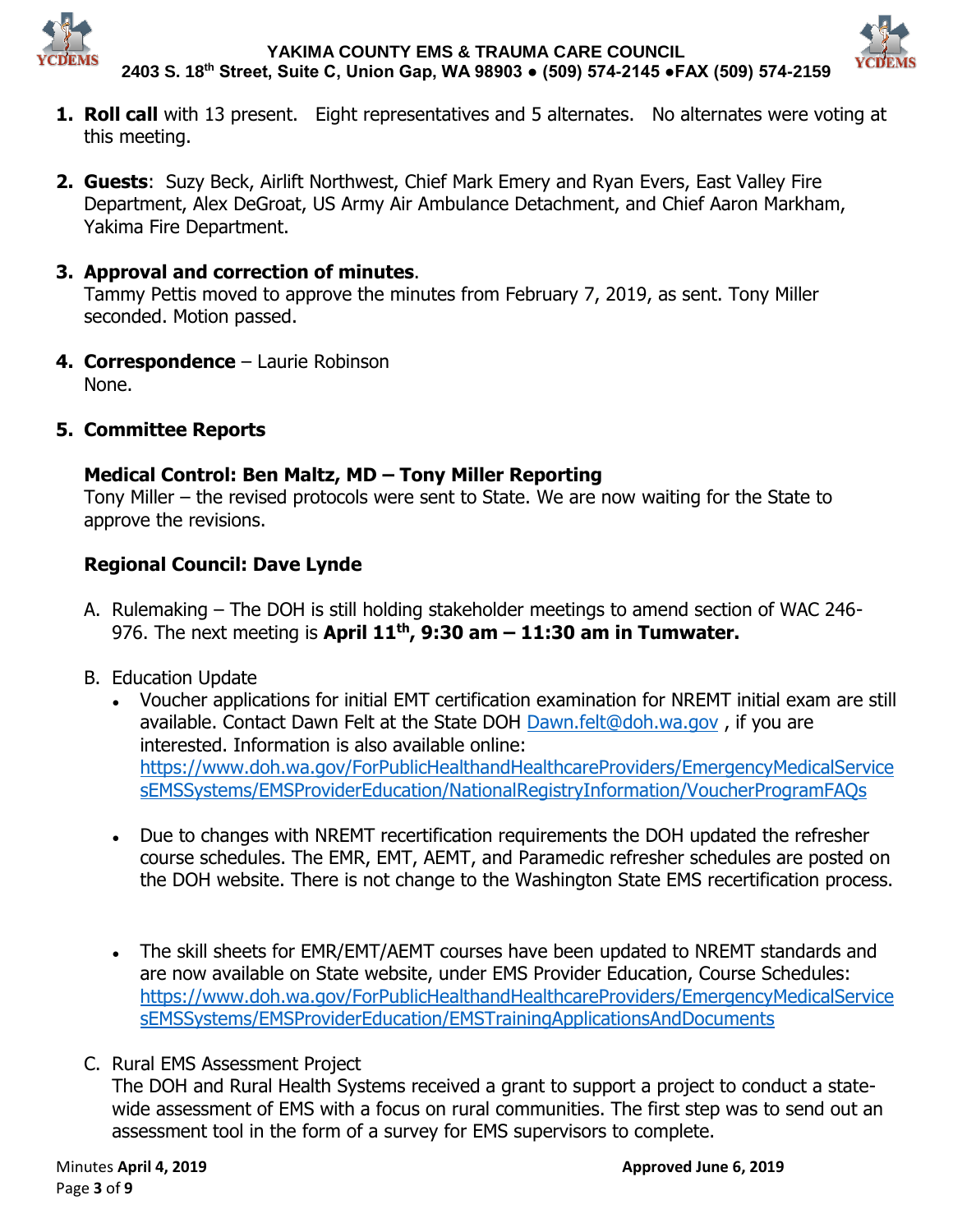



The purpose of the assessment is to:

- 1. Help inform where best to allocated any available funding
- 2. Education policy makers on challenges facing rural, suburban, and urban communities
- 3. Inform strategic planning efforts at state, regional and local levels, and
- 4. Provide agencies with a roadmap for improvement
- D. The application for Sunnyside Fire Department to expand their transport area was verified and forwarded to State. Sunnyside Fire Department is consistent with the plan.
- E. DOH Projects
	- American College of Surgeons is conducting the EMS & Trauma Onsite Assessment starts on April 22nd at 5 pm. On **April 23rd, from 11:15 – 12:30 pm** there will be a town hall like session where stakeholders may participate in answering questions from reviewers. Agency representatives are encouraged to take part, so that there is a fair representation from the east side of the mountains. On April  $26<sup>th</sup>$  a preliminary report of the assessment with recommendations will be presented.
	- The Washington State Stroke Triage Tool for EMS was recently revised. The revisions were minor and the new tool has been posted to the DOH website. <https://www.doh.wa.gov/Portals/1/Documents/Pubs/530182.pdf>

We are still finalizing the implementation and communication plan, but more information will be made available soon.

The change to the tool includes increasing the treatment window of thrombectomy for severe stroke patients with large vessel occlusion to 24 hours thus increasing appropriate EMS transport time as well.

- State Education Workgroup Meeting Scheduled tentatively on July 23rd, 2019 Columbia Basic College
- F. The Regional Council is working on:
	- PCPs Revision  $#1 4$
	- FY2019-2021 Region System Plan
	- DOH FY 19-21 Contract
	- American College of Surgeons EMS & Trauma System Assessment

## **SunCom 911 – Brad Coughenour**

A. No changes from last meeting. Waiting for State to release budget for the coming year, particularly regarding Travis Bill. Should have more next meeting.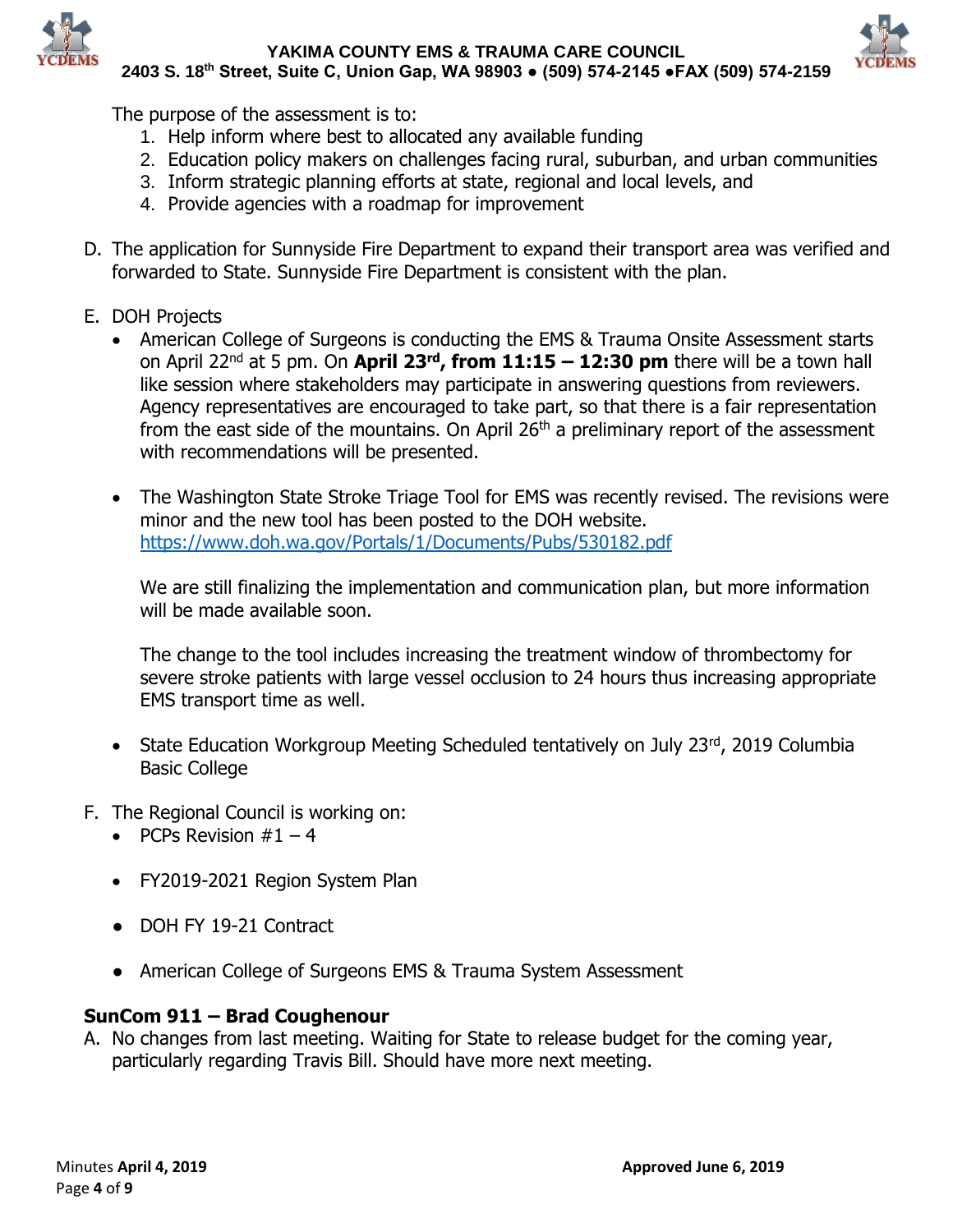



# **Department of EMS: Tony Miller**

- A. 2019 OTEP Modules 3 and 4 were release this week.
- B. We are working continuing to work on the RN to EMT Bridge Course will be held in the spring.
- C. Training report January February, we provided 892 students with 144.5 hours of training. Report attached.
- D. Interviews were held for the new assistant for Wendy. Wendy will be out for some time. Any requests normally sent to Wendy should be sent to Tony until further notice.

## **6. Old Business:**

A. Trauma Response Area Maps – Dave Lynde reported we received the preliminary copy of the map, but did not get the descriptions yet. As each agency has to renew their licenses a physical description of the response area must be included. This is to identify any uncovered areas.

## **7. New Business: None**

## **8. Good of the Order**

A. Capt. Alec DeGroat, Operations from the US Army Air Ambulance Detachment attended the meeting to describe what the detachment is allowed to do. Reminder that the detachment is only allowed to respond when it involves *life, limb, eyesight* and a civilian asset or other local or state entity cannot perform the mission (such as a hoist).

Capt. DeGroat, recommends contacting either his Commander, Major Nolan Roggenkemp or himself directly so that they may begin to prepare for a possible flight. When getting permission to respond it can be as fast as 20-30 minutes or as long as 2 to 3 hours up to 12 hours.

Major Nolan Roggenkemp, Commander (509) 225-8523 Capt. Alec DeGroat, Operations (509) 225-8535 Operations Cell Phone (509) 225-8008

Discussion on military providers and granting Washington State certification.

B. Suzy Beck from Airlift Northwest reported that the helicopter has been moved to Wenatchee. It leaves each day about 10:15 am and comes back around  $6 - 7$  pm. From Wenatchee, depending on the location it is approximately  $20 - 45$  minutes to the lower valley. Landing zone classes are available, as well as when it is appropriate to use Airlift Northwest, not only for trauma but for medical emergencies.

The airplane will stay at the Yakima Airport. Airlift Northwest still wants to be part of the MCI plan.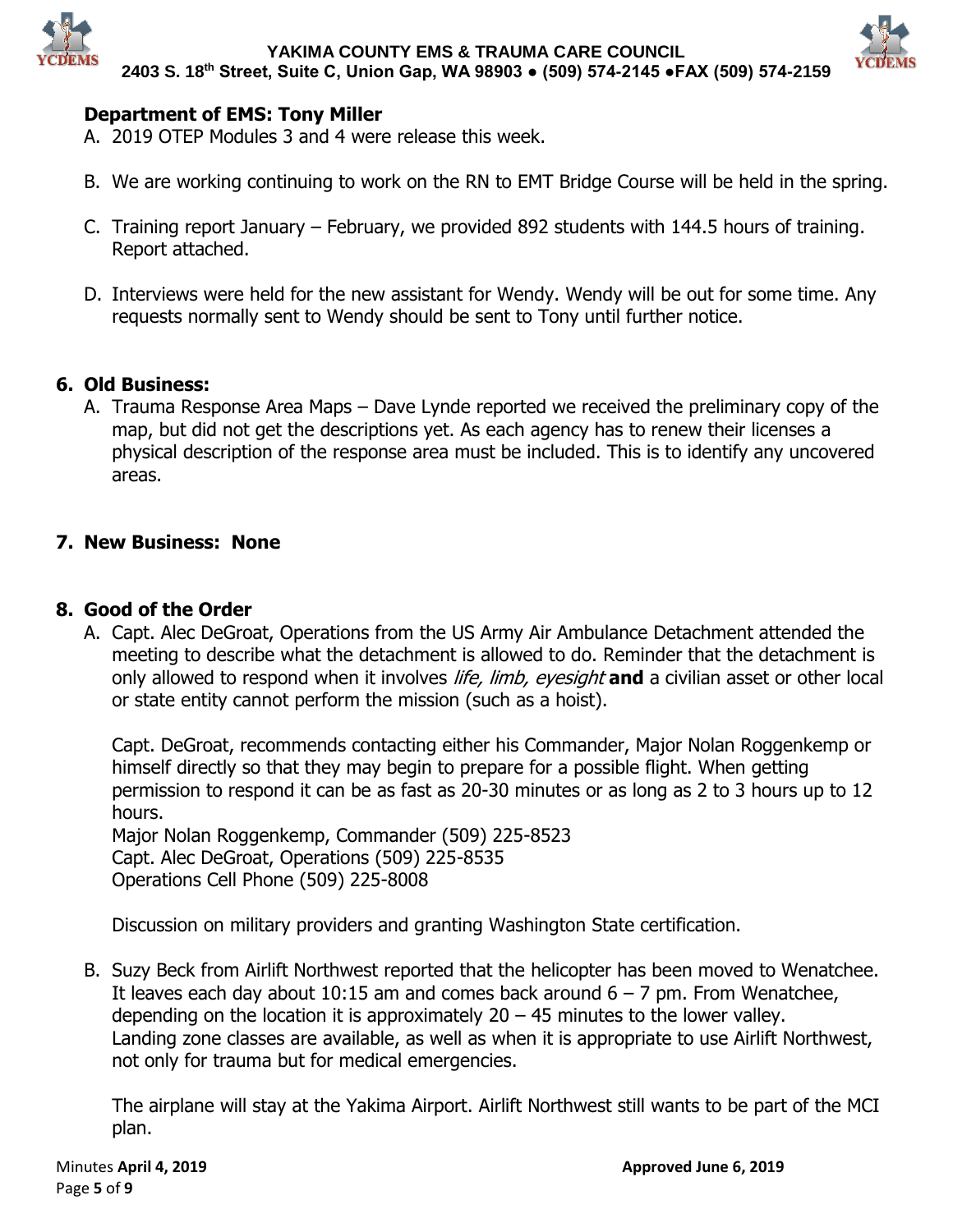



Final plan for DOH Air Medical response is done and on website. <https://www.doh.wa.gov/Portals/1/Documents/Pubs/530129.pdf>

Airlift Northwest participated in the Stroke Conference in Wenatchee.

- **9.** The next meeting will be **June 6, 2019 at 1:30 pm,** Yakima County Department of Emergency Medical Services, 2403 S. 18<sup>th</sup> Street, Union Gap, Classroom B.
- **10.** Meeting adjourned.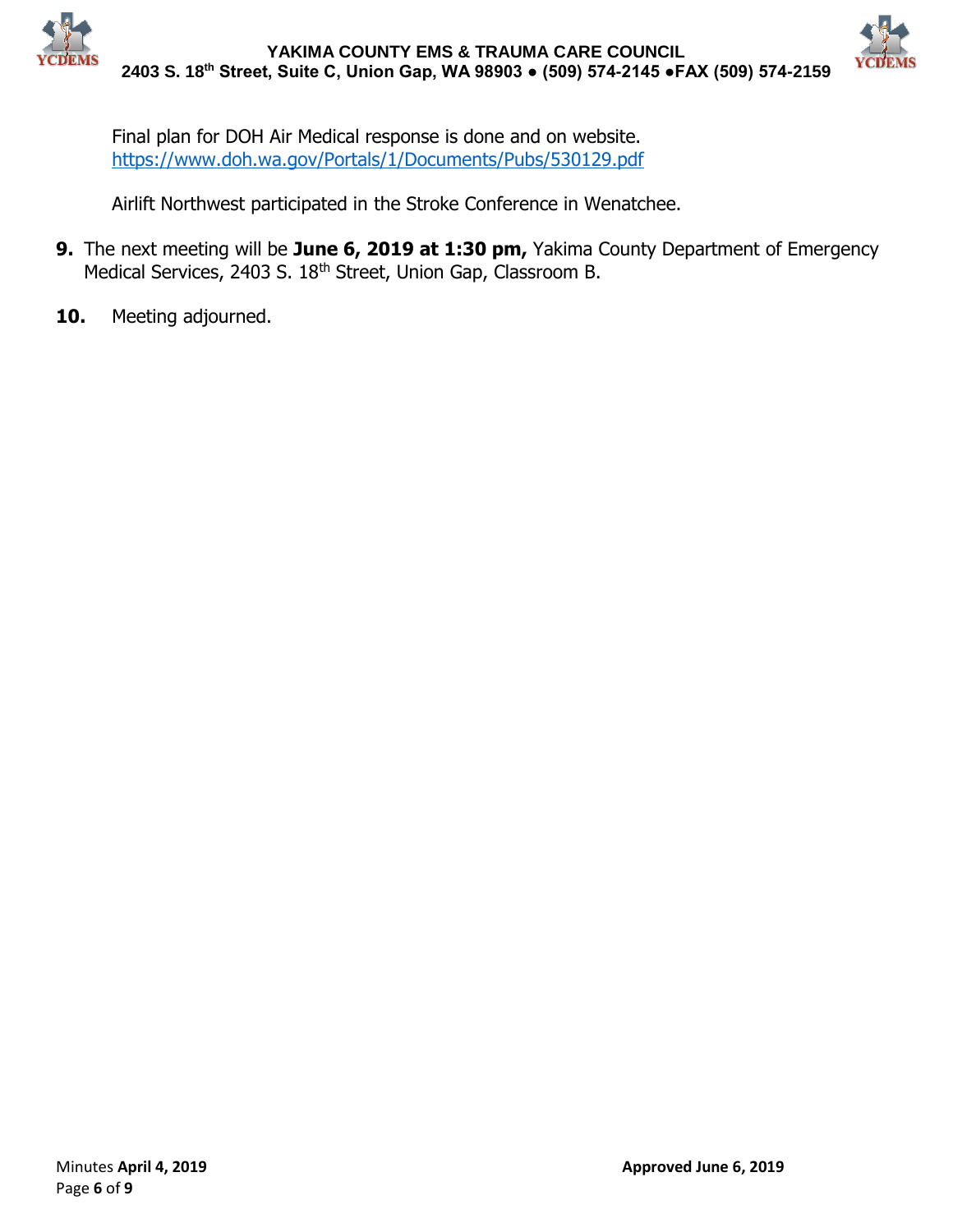



## **Yakima County EMS and Trauma Care Council Bi-Monthly 2019 Training Report Months: January 1, 2019 - February 28, 2019**

#### **OTEP CLASSES**

| Date | ડlass | Location                                                            |  | Students   Hours |
|------|-------|---------------------------------------------------------------------|--|------------------|
|      |       | Video and Testing for Modules 1 & 2 on-line and out to all agencies |  |                  |

## **IN HOUSE OTEP CLASSES (MAKEUPS)**

| Date      | <b>Class</b>           | Location                                   | <b>Students</b> | <b>Hours</b>   |
|-----------|------------------------|--------------------------------------------|-----------------|----------------|
| 1/18/2019 | 2018 Workshop A Makeup | Yakima Training Center FD                  | 2               | 2              |
| 1/18/2019 | 2018 Workshop B Makeup | Yakima Training Center FD                  | 1               | $\overline{2}$ |
| 1/21/2019 | 2018 Workshop A Makeup | <b>East Valley Fire Department</b>         | 4               | $\overline{2}$ |
| 1/21/2019 | 2018 Workshop B Makeup | East Valley Fire Department                | 4               | $\overline{2}$ |
| 1/21/2019 | 2018 Workshop A Makeup | West Valley Fire Department                | 2               | $\overline{2}$ |
| 1/23/2019 | 2017 Workshop A Makeup | West Valley Fire Department                | 1               | $\overline{2}$ |
| 1/23/2019 | 2015 Workshop C Makeup | West Valley Fire Department                | 1               | $\overline{2}$ |
| 1/29/2019 | 2018 Workshop A Makeup | Yakima Co Fire District #5, St #7 @ Sawyer | 8               | $\overline{2}$ |
| 1/29/2019 | 2018 Workshop B Makeup | Yakima Co Fire District #5, St #7 @ Sawyer | 5               | $\overline{2}$ |
| 1/29/2019 | 2018 Workshop C Makeup | Yakima Co Fire District #5, St #7 @ Sawyer | 3               | $\overline{2}$ |
| 2/16/2019 | 2018 Workshop A Makeup | Yakima Fire Department                     | 1               | $\overline{2}$ |
| 2/16/2019 | 2018 Workshop B Makeup | Yakima Fire Department                     | 1               | $\overline{2}$ |
| 2/17/2019 | 2018 Workshop C Makeup | Yakima Fire Department                     | 1               | $\overline{2}$ |
| 2/22/2019 | 2018 Workshop C Makeup | Yakima Fire Department                     | 1               | $\overline{2}$ |
|           |                        | <b>TOTALS</b>                              | 35              | 28             |
|           |                        | <b>AVERAGES</b>                            | 2.50            | $\mathbf{2}$   |

## **2019 EMT ACADEMY**

| <b>DATE</b> | <b>SUBJECT</b>                                                                                                                                                                                                                                | <b>LOCATION</b>                       | <b>Students</b> | <b>Hours</b> |
|-------------|-----------------------------------------------------------------------------------------------------------------------------------------------------------------------------------------------------------------------------------------------|---------------------------------------|-----------------|--------------|
| 1/7/2019    | Winter EMT Academy - General Block -<br>Chapter 5: Medical Terminology, Cardiology<br>Block - Chapter 13: BLS Resuscitation                                                                                                                   | 2403 S. 18th St, Union Gap, Classroom | 35              | 4            |
| 1/10/2019   | Winter EMT Academy - General Block -<br>2403 S. 18th St, Union Gap, Classroom<br>Chapter 6: The Human Body                                                                                                                                    |                                       | 35              | 4            |
| 1/12/2019   | Winter EMT Academy - General Block -<br>Chapter 9: Patient Assessment & Skills                                                                                                                                                                | 2403 S. 18th St, Union Gap, Classroom |                 | 6.5          |
| 1/14/2019   | Winter EMT Academy - Airway Block -<br>Chapter 10: Airway Management, Chapter<br>15: Respiratory Emergencies & Skills                                                                                                                         | 2403 S. 18th St, Union Gap, Classroom | 35              | 4            |
| 1/17/2019   | Winter EMT Academy - Cardiology Block -<br>Chapter 12: Shock                                                                                                                                                                                  | 2403 S. 18th St, Union Gap, Classroom | 35              | 4            |
| 1/19/2019   | Winter EMT Academy - Skills                                                                                                                                                                                                                   | 2403 S. 18th St, Union Gap, Classroom | 35              | 6.5          |
| 1/22/2019   | Winter EMT Academy - General Block -<br>Chapter 1: EMS Systems, Chapter 2:<br>Workforce Safety & Wellness, Chapter 3:<br>Medical, Legal, & Ethical Issues, Chapter 4:<br>Communications & Documentation and<br><b>Multicultural Awareness</b> | 2403 S. 18th St, Union Gap, Classroom | 35              | 4            |

continued next page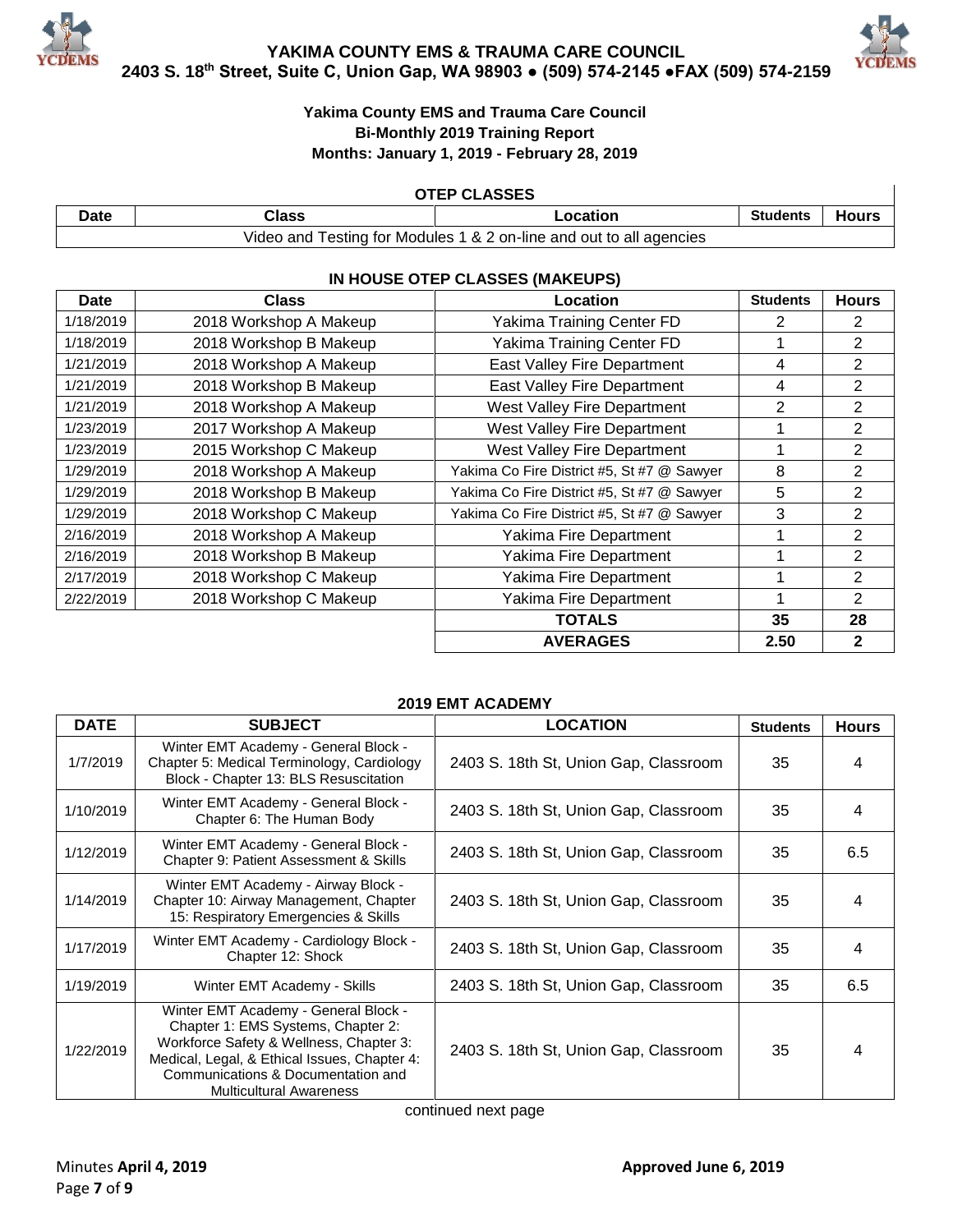



**2019 EMT ACADEMY continued**

| <b>DATE</b> | <b>SUBJECT</b>                                                                                                                                              | <b>LOCATION</b>                       | <b>Students</b> | <b>Hours</b> |
|-------------|-------------------------------------------------------------------------------------------------------------------------------------------------------------|---------------------------------------|-----------------|--------------|
| 1/24/2019   | Winter EMT Academy - Medical Block -<br>Chapter 14: Medical Overview, Cardiology<br>Block: Chapter 16: Cardiovascular<br><b>Emergencies &amp; Skills</b>    | 2403 S. 18th St, Union Gap, Classroom | 35              | 4            |
| 1/26/2019   | Winter EMT Academy - Skills                                                                                                                                 | 2403 S. 18th St, Union Gap, Classroom | 35              | 6.5          |
| 1/28/2019   | Winter EMT Academy - Medical Block -<br>Chapter 11: Principles of Pharmacology,<br>Chapter 21: Toxicology and Chapter 22:<br><b>Psychiatric Emergencies</b> | 2403 S. 18th St, Union Gap, Classroom | 35              | 4            |
| 1/31/2019   | Winter EMT Academy - Medical Block -<br>Chapter 17: Neurologic Emergencies,<br>Chapter 18: GI and Urological<br>Emergencies                                 | 2403 S. 18th St, Union Gap, Classroom | 35              | 4            |
| 2/2/2019    | Winter EMT Academy - Skills                                                                                                                                 | 2403 S. 18th St, Union Gap, Classroom | 35              | 6.5          |
| 2/4/2019    | Winter EMT Academy - Medical Block -<br>Chapter 19: Endocrine & Hematologic &<br>Chapter 20: Immunologic Emergencies                                        | 2403 S. 18th St, Union Gap, Classroom | 35              | 4            |
| 2/7/2019    | Winter EMT Academy - Medical Block -<br>Chapter 35: Geriatric Emergencies & Chapter<br>36: Patients w/Special Challenges                                    | 2403 S. 18th St, Union Gap, Classroom | 35              | 4            |
| 2/9/2019    | Winter EMT Academy - Practical Skills                                                                                                                       | 2403 S. 18th St, Union Gap, Classroom | 35              | 6.5          |
| 2/11/2019   | Winter EMT Academy - Obstetrics Block -<br>Chapter 7: Life Span Development & Chapter<br>34: Pediatric Emergencies                                          | 2403 S. 18th St, Union Gap, Classroom | 35              | 4            |
| 2/14/2019   | Winter EMT Academy - Obstetrics Block -<br>Chapter 23: Gynecologic Emergencies &<br>Chapter 33: Obstetrics & Neonatal Care                                  | 2403 S. 18th St, Union Gap, Classroom | 35              | 4            |
| 2/16/2019   | Winter EMT Academy - Mid-Term Practicals                                                                                                                    | 2403 S. 18th St, Union Gap, Classroom | 35              | 6.5          |
| 2/18/2019   | Winter EMT Academy - Open classroom for<br>midterm review                                                                                                   | 2403 S. 18th St, Union Gap, Classroom | 35              | 4            |
| 2/19/2019   | Winter EMT Academy - Open classroom for<br>midterm review                                                                                                   | 2403 S. 18th St, Union Gap, Classroom | 35              | 4            |
| 2/21/2019   | Winter EMT Academy - Written Midterm &<br>Washington State Infectious Disease<br>Prevention for EMS Providers                                               | 2403 S. 18th St, Union Gap, Classroom | 35              | 4            |
| 2/23/2019   | Winter EMT Academy - Skills                                                                                                                                 | 2403 S. 18th St, Union Gap, Classroom | 35              | 6.5          |
| 2/25/2019   | Winter EMT Academy - Operations Block -<br>Chapter 8: Lifting and Moving & Chapter 37:<br><b>Transport Operations</b>                                       | 2403 S. 18th St, Union Gap, Classroom | 35              | 4            |
| 2/28/2019   | Winter EMT Academy - Operations Block -<br>Chapter 38: Vehicle Extrication & Special<br>Rescue & Chapter 41: A Team Approach to<br>Healthcare               | 2403 S. 18th St, Union Gap, Classroom | 35              | 4            |
|             |                                                                                                                                                             | <b>TOTALS</b>                         | 840             | 113.5        |
|             |                                                                                                                                                             | <b>AVERAGES</b>                       | 35.00           | 4.73         |